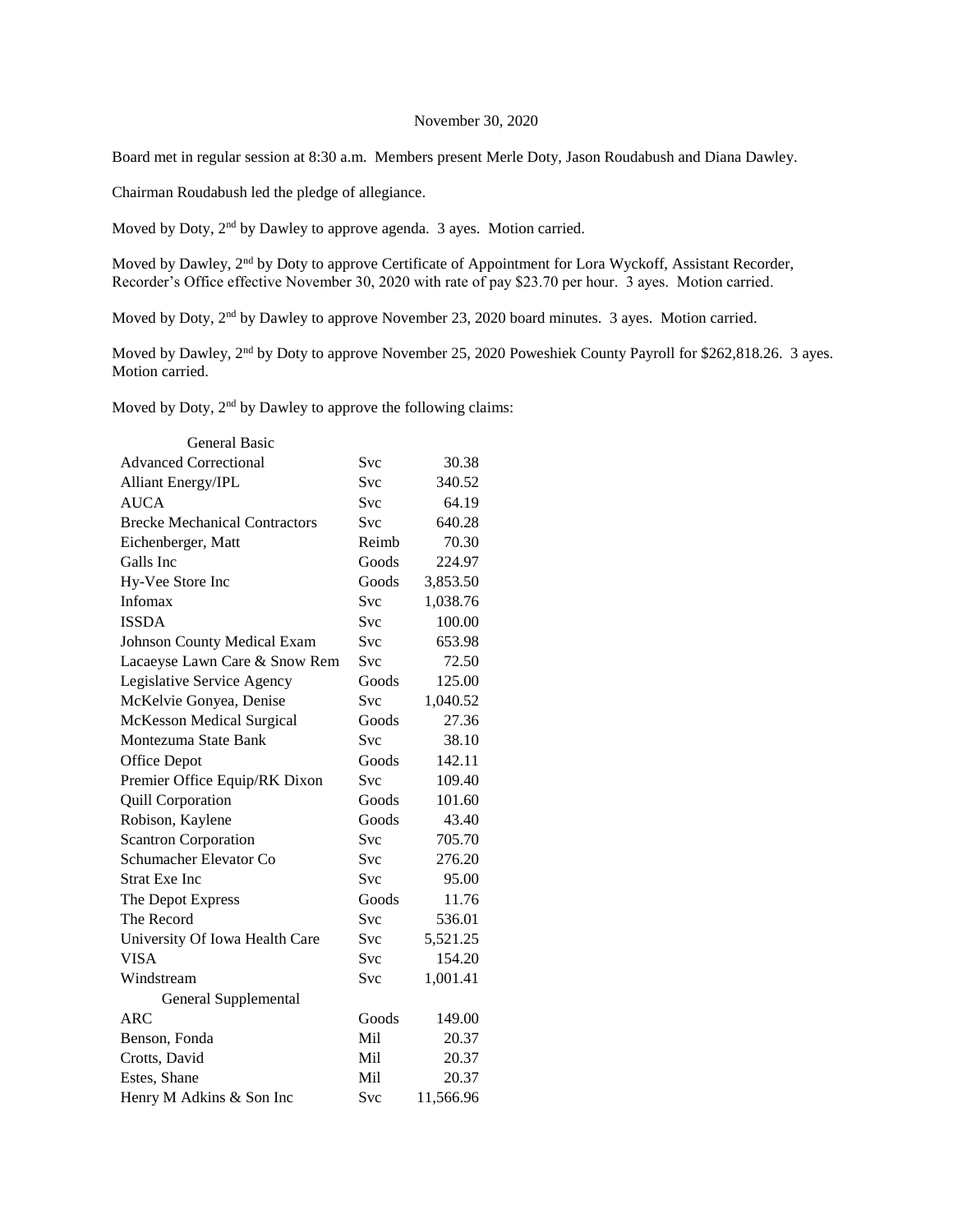| Jordan, Carol                          | Mil   | 20.37     |
|----------------------------------------|-------|-----------|
| Kennett, Marilyn                       | Mil   | 20.37     |
| Meredith, Phyllis                      | Mil   | 20.37     |
| Premier Office Equip/RK Dixon          | Svc   | 90.96     |
| Russell, Gary                          | Mil   | 19.40     |
| <b>Staples Credit Plan</b>             | Goods | 16.92     |
| The Record                             | Svc   | 465.00    |
| Vanersvelde, Janet                     | Mil   | 9.70      |
| Wilson, Keira                          | Mil   | 20.37     |
| <b>Rural Services Basic</b>            |       |           |
| <b>Fastenal Company</b>                | Goods | 384.13    |
| Keystone Laboratories                  | Svc   | 67.00     |
| Menninga, David D                      | Goods | 52.71     |
| <b>Oreilly Auto Parts</b>              | Goods | 64.58     |
| Secretary Of State                     | Svc   | 30.00     |
| Sinclair Napa                          | Goods | 206.47    |
| State Hygenic Lab                      | Svc   | 31.00     |
| Verizon                                | Svc   | 40.01     |
| Vermeer, Brant                         | Svc   | 748.44    |
| <b>VISA</b>                            | Svc   | 13.32     |
| Secondary Road                         |       |           |
| <b>Alliant Energy/IPL</b>              | Svc   | 716.03    |
| Montezuma Municipal Water              | Svc   | 142.50    |
| Tifco Industries, Inc.                 | Goods | 628.97    |
| <b>TIP Rural Electric Coop</b>         | Svc   | 130.50    |
| <b>United States Cellular</b>          | Svc   | 172.96    |
| <b>General Obligation Lost Sinking</b> |       |           |
| Fund<br>Montezuma State Bank           | Svc   | 30,100.00 |
| GO Urban Renewal Old 6                 |       |           |
| Montezuma State Bank                   | Svc   | 3,572.50  |
| <b>Emergency Management Agency</b>     |       |           |
| Edwards & Cromwell Mfg Inc             | Goods | 657.00    |
| Paul, Brian                            | Reimb | 44.74     |
| Racom Corporation                      | Goods | 810.50    |
| The Depot Express                      | Goods | 184.95    |
| Verizon                                | Svc   | 40.03     |
| <b>VISA</b>                            | Svc   | 40.00     |
| Windstream                             | Svc   | 98.40     |
| E-911                                  |       |           |
| Century Link                           | Svc   | 40.28     |
| Language Line Service                  | Svc   | 7.00      |
| <b>SCG Consulting Services</b>         | Svc   | 2,500.00  |
| <b>TIP Rural Electric Coop</b>         | Svc   | 80.80     |

3 ayes. Motion carried.

Moved by Dawley, 2<sup>nd</sup> by Doty to approve the following Certificate of Appointments for Part-time Temporary Secondary Road Winter Help, Secondary Roads:

- Brian Meeker effective December 1, 2020 with rate of pay \$19.50 per hour
- Gene Tish effective December 1, 2020 with rate of pay \$19.50 per hour